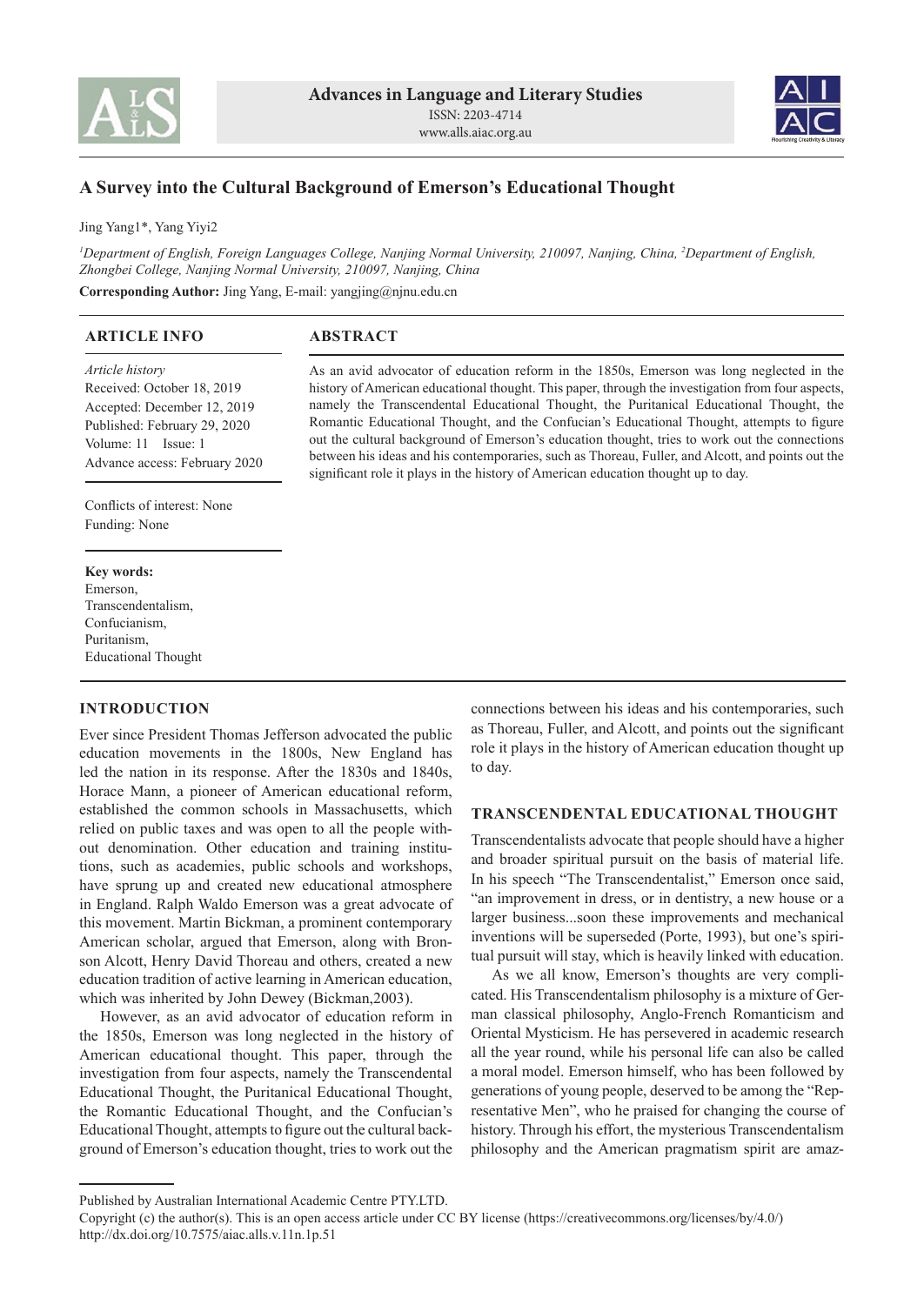ingly blended together, which to a large extent represents the so-called "The American Mind" by H. S. Commager.

As for the origin and ideological background of Transcendentalism, apart from its religious background, there are three main influences: one is Neo-Platonism, a mystical philosophy popular in ancient Rome from the 3rd to 6th centuries A.D. This philosophy emphasizes the supremacy of spirit and advocates a pure life of pursuing the best and the most beautiful. It is a kind of inheritance and development of the ancient Greek Philosophy of Plato. The second is German idealist philosophy, especially Kant's "apriorism": systematic knowledge is subjective, transcendental, and the essence of the world is unknown; the third is Oriental mysticism, especially Hinduism, which promotes the self of individual soul through practice. In other words, human beings are combined with the soul of the universe, that is, heaven, so as to reach the highest state of "the unity of heaven and man" (Zhikang, 1998).

Like Montaigne, Plato is one of Emerson's favorite philosophers. They all firmly believe that the progress and development of any society cannot be separated from education—Plato put forward this view in the fourth century B.C., which has become the consensus of people in modern society. In Plato's view, in order to realize the highest idea and achieve the goal of the ideal country, we should (or can only) realize it through education. No matter in terms of cultivating their respective skills, abilities, virtues, or in terms of exploring the characteristics of their respective souls, education cannot be ignored (Tianyi, 1990).

Influenced by his philosophy of objective idealism, Plato's educational thought is based on mystical "epistemology". Knowledge is not a recognition of the material world, but a memory of the ideological world. Therefore, Plato is convinced that the process of learning is the process of restoring our inherent knowledge. Plato's influence was obvious to Emerson, when he advocated that learning from nature because "it is the memory of the human mind".

The Transcendentalist view of education, in essence, is to believe that everyone is a genius with infinite potential in his body. The purpose of education is to stimulate this potential, so that everyone has the opportunity to realize personal value. In Emerson's opinion, self-education is the way to realize it.

## **PURITANICAL EDUCATIONAL THOUGHT**

Born into a clerical family, Emerson was deeply affected by puritanism from the day he came to the world. To a large extent, he couldn't make such great achievements in literature and thought without puritan educational background since his early years.

Even in the most blooming years of Renaissance, those humanists of different countries were cautious and careful in fear of touching the foundation of church authority. However, Reformation intensely broke out from the inner of the church almost at the same time, which exerted a profound effect on the politics, economy and culture of the countries in western Europe and even those of the whole world. All sects of Protestantism led by Martin Luther and John Calvin attached great importance to education, because its popularity (especially the reading and widespread of *Holy Bible*) not only can expand the influence of the creed, but also can attract more followers and hence win the decisive victory of the religious war.

Holding the same opinion with Genevan reformers, the puritans landing on American continent also hoped to realize their dream, transforming society into a new one, through education. 1636 saw the establishment of Harvard College, which provided students with European academic ideal developed by Americans and prepared elementary conditions for those aspired to engage three traditional occupations: doctors, lawyers and priests. Puritans believed that the values taught in society should be the same as that in school. However, this outlook faded out as capitalism emerged and developed in North America. An increasing number of puritans sent their children to private schools where miscellaneous practical skills are taught ranging from commerce to shipbuilding. In Franklin's view, talents cultivated under this new type of educational thought was conducive to developing capitalism.

Benjamin Franklin's success was built up from self-teaching, and his life outlook, in Vernon Louis Parrington's eye, "doesn't focus on abstract reasoning, but social life improvement" (Louis Parrington, 2002). Perhaps his literary talent could be overestimated, while his influence on Americans' thought and spirit, as an example and prototype, could never be overestimated. He summarized a set of pragmatism philosophy through his personal experience. "In his pragmatism philosophy, reason and enterprise loyally serve for progress," (Louis Parrington, 2002) while both reason and enterprise have much to do with education. In *On the Recommendations for Youth Education in Pennsylvania*, Franklin suggested that schools should teach in English and modern foreign language should be introduced in the secondary school and be attached the same importance as classic languages such as Greek and Latin (Xianglin, 1992).

Based on these educational thoughts, Franklin proposed a new type of school (Academy), in order to teach useful courses in place of classic Latin grammar school. This kind of academy became the most popular educational institution in the colonies before long, terminating the era of Latin grammar school, which dominated Britain and European continent for a long time (Bogues, 1998).

Therefore, we should say that the foundation of Academy deeply affected the modern education history of America. It was the first important step of American secondary education that helped Latin grammar school transform into contemporary high school, which both inherited the theory-focused tradition of Latin grammar school, and improved the status of practical courses, building up a bridge between Latin grammar school and public school (Xianglin, 1992).

As the first American to be highly complimented on European continent, Franklin was diligent, self-excited, positive, out-going, democratic and patriotic. These virtues were well exhibited in Emerson half century later. Actually, whether for Emerson or Franklin, puritan ethics and morals were taken as top value pursing for a lifetime.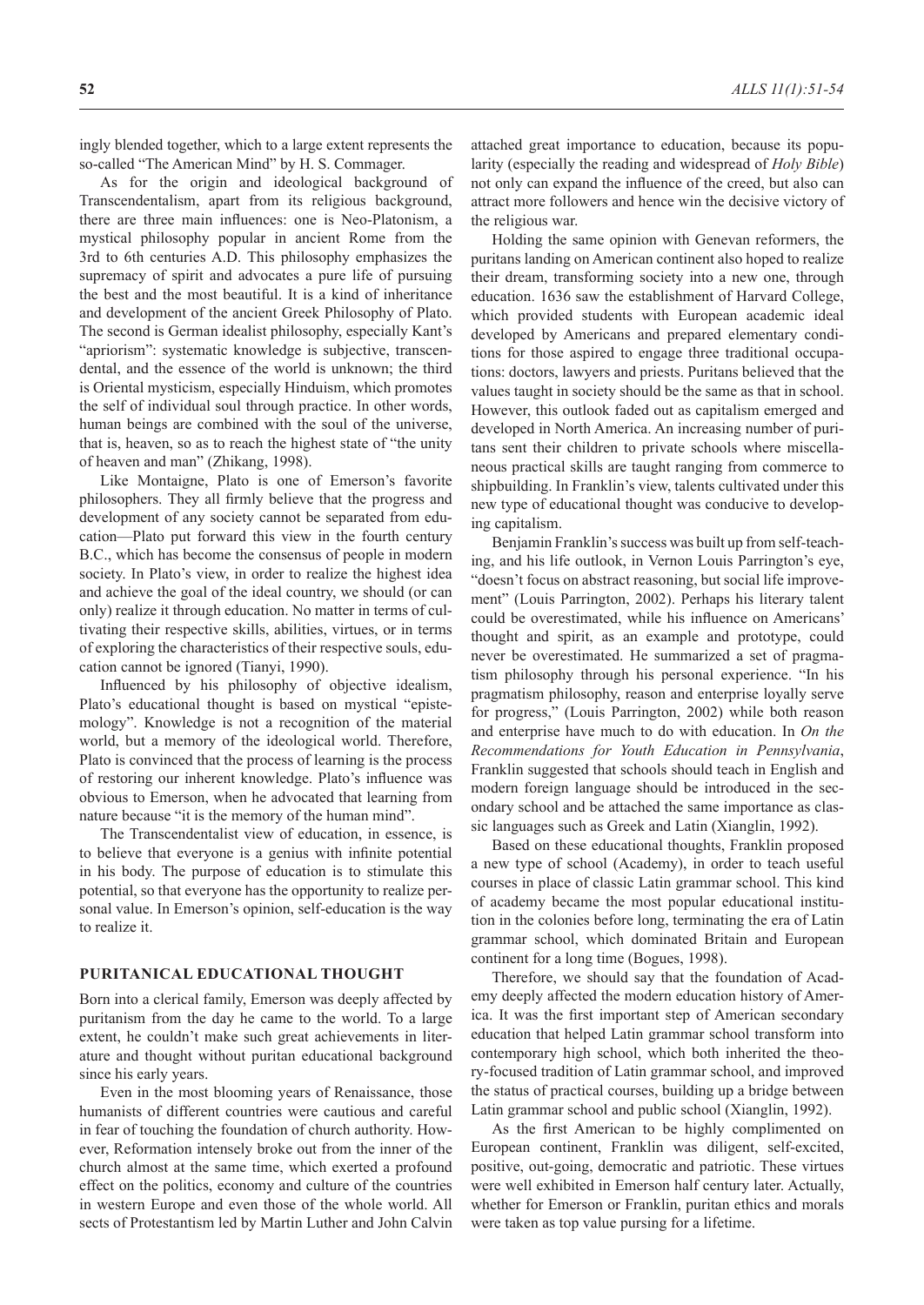It should be noted that Academy established by Franklin was an American expression in the spirit of John Locke's educational thought. Similar to his predecessors, Locke also regarded education as a key in political entity to improving individual and changing society. His assumption of tabula rasa exaggerated the function of education to a supreme extent. In his *Some Thoughts Concerning Education* (1693), as for the purpose and function of education, he claimed that "...of all the men we meet with, nine parts of ten are what they are, good or evil, useful or not, by their education. It is education which makes the great difference in mankind" (Locke,1963).

The best way to implement such kind of "gentleman education", in Locke's consistent view, was to practice family education. It is under such a one-to-one education method that one can tap into his uttermost potential. Emerson totally agreed with Locke as to this point. Horace Mann, Emerson's contemporary educationist, proposed to establish Common School, while Emerson was strongly against his theory of "education science". In Mann's ideal thought, school should be developed into a unified system where everyone can walk at the same pace and no one has the right to act differently, which was strongly contradicted with Emerson's individualism. To his sadness, when he saw adults "impose their own opinion, thinking mode and lifestyle on their children", Emerson asked, "Couldn't we allow people to live and enjoy their life at their own will?" (Bogues, 1998). Or, in Henry David Thoreau's words, America doesn't need any "common school", but does need "uncommon school".

### **ROMANTIC EDUCATIONAL THOUGHT**

Jean-Jacques Rousseau (1712-1778) was the one who made a whole set of educational ideas among the representative figures in the 18th century's Romantic Movement and also had a great impact. His educational novel *Emile* became a sensation once published and it is still popular with readers. In this novel that embodies his educational thoughts, Rousseau not only criticized the various drawbacks of the old-fashioned education system, like his predecessor Francois Rabelais (1495-1553) did, but also first proposed the idea of natural education, from which much of Emerson's view of "learning" came.

In addition, in the era of Emerson's life, Germanic educational standard led the way in the world. The pedagogy system which was established by Herbart and Frobel based on German classical philosophy, has made an impact on the education in Europe, America and even the rest of the world. Meanwhile, Kant's educational ideology, which represents the highest achievement of German classical philosophy, has also had a tremendous impact on the world.

Kant's educational thoughts influenced not only Johann Gottlieb Fichte (1762-1814), who were contemporary with him, but also Johan Heinrich Pestalozzi (1746-1827), the famous Swiss educator. Therefore, it is no surprise that Emerson, who was obsessed with German classical philosophy and culture, would draw on the essence from it. Emerson defines education as the extension of human nature from the inner world to the external world, or the natural growth,

which is a refurbished version of the above Kant's educational thoughts (Helm, 1992).

In addition to moral education, Kant's *On Education* deliberately argues about the importance of physical education (PE) in the second chapter next to the preface. Like Locke, he is convinced that to promote the natural growth of the body and the physical strength, which is the goal of PE, is closely linked with the level of mental ability and intelligence. Only through the seamless combination of the two can we truly cultivate a "perfect man" with healthy and coordinated development of the body and spirit.

It is a natural thing for Emerson, a master of American intellectual history and even the history of Western culture, to extensively collect and organize Western excellent culture and intellectual heritage, making it self-contained and passed on to future generations. Yet it is worthy of being noticed that in Emerson's richly conceived ideology, the Oriental cultures, especially the Confucian ideas and doctrines, can be found in his speeches and writings.

#### **CONFUCIAN'S EDUCATION THOUGHT**

In her book *Emerson and China—Reflections on Individualism*, Qian Mansu summarized the influence of Confucius, the great Chinese thinker and educator, on Emerson's educational thoughts. First of all, with regard to the purpose of education, Confucius and Emerson both believe that the purpose of education is to cultivate a well-rounded person—a gentleman, who can "be interested in classics, in compliance with rituals and engaged in the enjoyable" and eventually become a complete people, not just an accountant, an engineer, or someone who has mastered some living skills. Confucius's view that "the gentleman should not live like a machine" resonates with Emerson's heart who advocates the natural development of nature.

Secondly, in terms of teaching methods, Emerson and Confucius believe in the endowment of individuals. Therefore, it is necessary to teach each student according to their different characteristics. Among the three thousand students of Confucius, there are seventy-two sages, officials, businessmen, scholars, and persons of all walks of life, all of whom can be known as "somebody" at that time. This example shows the success of this teaching method.

Their ideas are also consistent in inspiring students to be active and creative. Confucius encourages students to think independently and ask questions, and to work with him to explore the truth together. He said that "Once there is a chance to do humane practice, students should actively grasp it and do not wait for the teacher to practice it first". Likewise, Emerson advocates that if a student has the courage to speak out about the teacher's mistakes in class, the teacher should not hesitate to hug him to show the award.

Thirdly, in the relationship between learning and using, Confucius always emphasizes that the purpose of learning is to use, which is "the gentleman learns to use his or her own way" or "learn to use it". And Emerson also believed that "life is our dictionary"—only in the practice of life can knowledge from the book be transformed into something that truly belongs to oneself, and it can better guide future